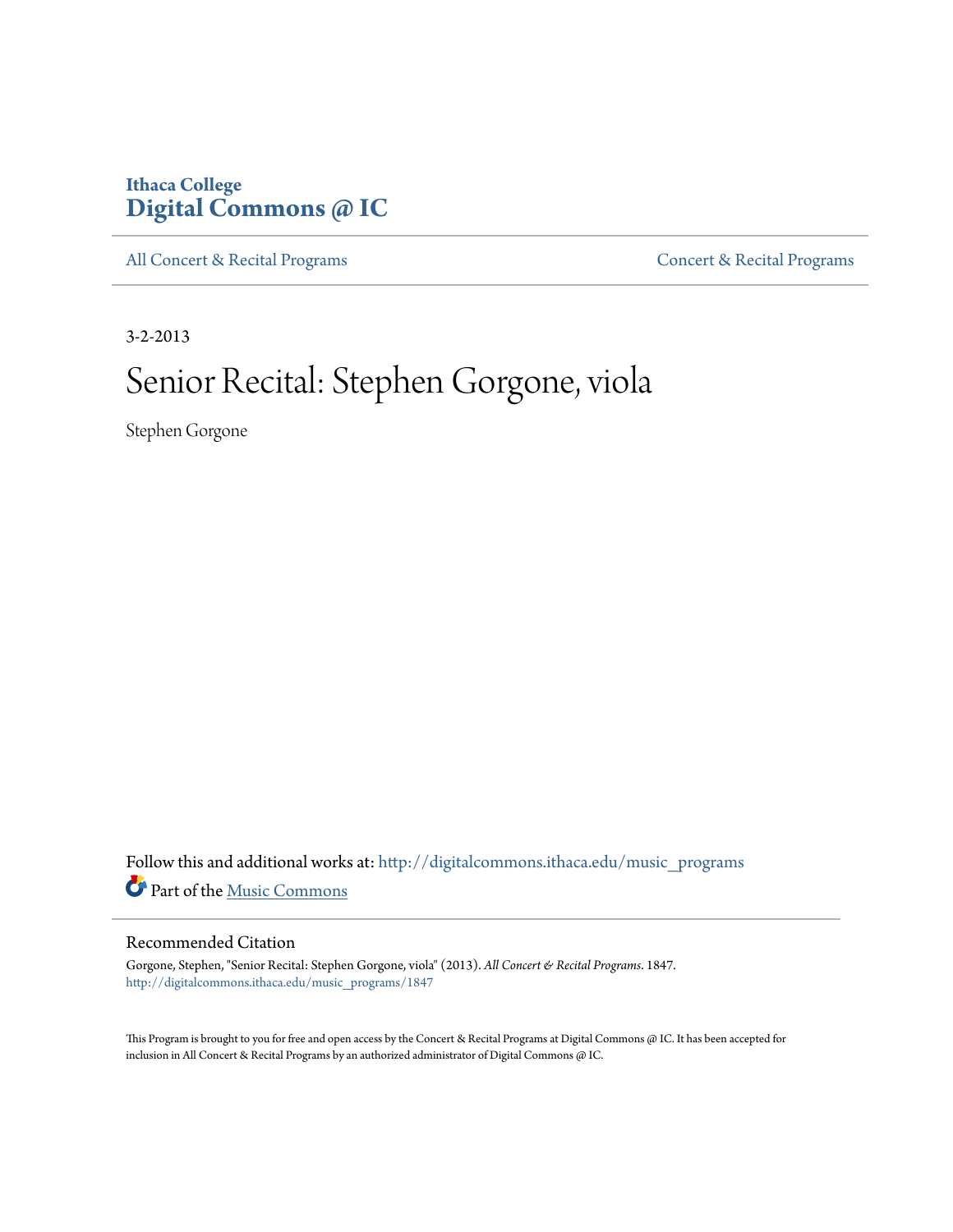# **Senior Recital** Stephen Gorgone, viola Kathy Hansen, piano

**THES JUVANIEN CRITER FOR MUSIC** 

mmale<sub>r</sub>

Ford Hall Saturday March 2nd, 2013 2:00 pm